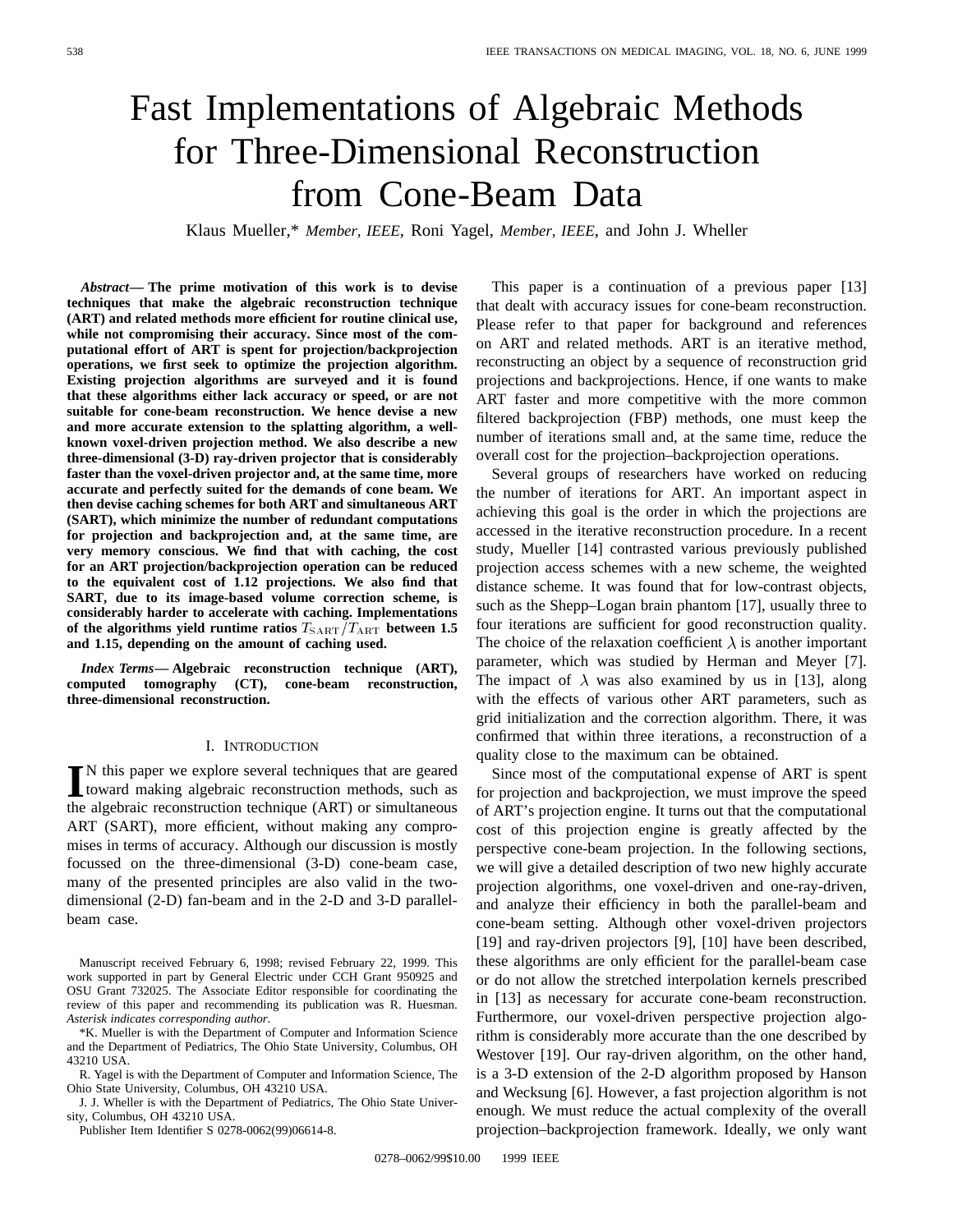to do the computational equivalent of one projection operation per image instead of one projection and one backprojection. This can only be achieved by reusing some of the earlier computed results for later calculations, which is a technique termed caching. Our paper will give caching schemes for both ART and SART which will bring the computational cost of these popular algebraic methods closer to the theoretical cost of FBP methods.

The outline of this paper is as follows. Section II gives some background on previous ART implementations. Section III then describes a voxel-driven projection algorithm for cone beam that is more accurate for perspective projection than existing ones, but does not improve the state of the art in terms of speed. Section IV gives a new ray-driven projection algorithm for cone-beam ART that is both accurate and efficient. Section V details various caching schemes to speed ART and SART. Finally, Section VI puts everything together and presents a variety of results obtained with our ART testbed software.

## II. PRELIMINARIES AND PREVIOUS WORK

Please refer to our paper [13] for notations and relevant background on algebraic methods. There we have derived that the number of necessary projections for a single source rotating in a circular orbit is  $S_{\text{ART}} = 0.67n$  where *n* is length of the cubic reconstruction grid. The single-source, circular orbit configuration gives rise to a spherical reconstruction region. The twin-cone source arrangement described by Schlindwein [16] (see also the conclusions of [13]), on the other hand, reconstructs a cylindrical region of interest. Here, the necessary number of projections is

$$
S_{\text{ART}} = \frac{(1/4)\pi n^3}{n^2} = 0.78n\tag{1}
$$

(half-) projections per detector to reconstruct the cylindrical reconstruction region sandwiched between the two circular orbits.

This number  $S_{\text{ART}}$ , just given, ensures that the ART equation system is determined. However, ART can also be applied without change if  $S$  is smaller or greater than this number. In this context, an interesting observation was made by Guan and Gordon [5] for the 2-D case. They showed that, in theory, the number of required projections in ART is about half the number of the projections required for FBP. More precisely  $S_{\text{FBP}} = 1.57n$ . This happens because the Fourier Slice Theorem arranges the projections onto a polar grid in frequency space and, in order to provide adequate sampling in the periphery, one must oversample in the interior frequency regions. This may be part of the reason for the strength of ART in the limited projection data case.

Algebraic methods typically represent the volume grid as a collection of spherical interpolation kernels, placed at the voxel positions and scaled by the voxel values. This ensemble of scaled voxel kernels then makes up a continuous representation of the volume. Since each voxel kernel projects and backprojects in the same way (as a so-called footprint), many authors [6], [9], [10], [19] precompute this kernel projection and store it in a lookup table. (An entry in the footprint table is

thus due to the integral of the ray traversing the voxel kernel at the respective table position.) Then, all one has to do is scale the footprint by the voxel value (in grid projection) or the ART correction factors (in grid backprojection). Two approaches to perform this projection have been proposed. One way is the voxel-based approach in which one maps all voxel footprints to the screen, scaled by the voxel value, where they accumulate into a projection image. This is done in the splatting approach for volume rendering, devised by Westover [19]. In backprojection, the voxel footprints are again mapped to the screen, but this time they pick up (corrective) energy, instead of emitting it. In the second approach, one can use rays to intersect the footprint tables in volume space, again scale the indexed value by the voxel value, and accumulate the density integrals (or distribute the correction factors) ray by ray. Since this is inherently also a splatting approach, we term this method ray-driven splatting, while the voxel-based method will be referred to as voxel-driven splatting. Since the voxeldriven approach produces a whole image or at least an image region at a time, it only makes sense to use it in conjunction with an image-based correction algorithm, such as SART. The ray-driven approach, on the other hand, processes one pixel at a time and can thus be used with either the pixel-based ART or the image-based SART.

The preintegrated footprint method has several advantages.

- 1) The ray integrals are calculated very accurately, since each footprint table entry can be integrated analytically or with good quadrature. Thus, the accumulation of the footprints on the image plane is very close to an analytic integration of the volume.
- 2) The complexity for interpolation is reduced from  $O(n^3)$ in volume space (as required for raycasting) to  $O(n^2)$ in image space. Fast incremental algorithms can then be used to index the footprint tables in volume space (in ray-driven splatting) or image space (in voxel-driven splatting).
- 3) Due to these fast projection algorithms we can afford interpolation kernels that are larger but have superior, *sinc*-like, frequency characteristics, such as the Bessel–Kaiser function devised by Lewitt [9].

Before we describe the existing projection algorithms in further detail, let us recall (from [13]) that for accurate conebeam reconstruction it is necessary to stretch and scale the interpolation kernels, depending on their distance from the source to prevent aliasing in projection and backprojection. This stretching occurs along two orthogonal axes, perpendicular to the direction of the ray(s) traversing the interpolation kernel. In [13], the stretching of the 3-D interpolation function was approximated by a stretching of the 2-D footprint (the Appendix justifies this approximation). Let us now clarify these concepts in more detail. In 3-D, the rays emanate from the source along a curved rayfront of equal grid sampling rate in a raster composed of two orthogonal sets of sheets (see also Fig. 3). Each 3-D ray is part of one sheet in each set and is defined by the intersection of these two sheets. Constrained by the divergent cone-beam geometry, the distance of two adjacent sheets within a set increases with distance from the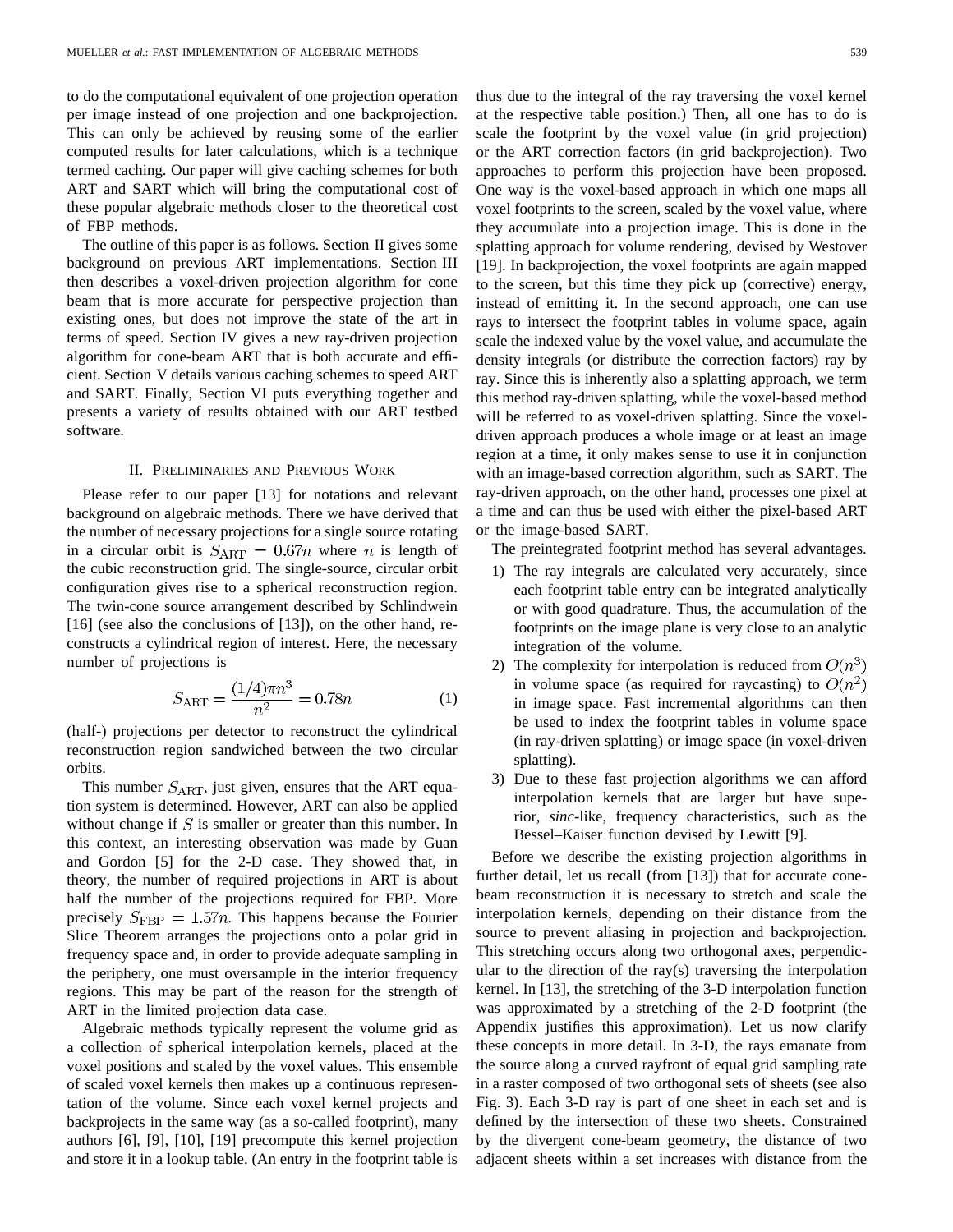source. This means that, depending on the location of a kernel with respect to each sheet set, its 2-D footprint must undergo different distortions in the two principal coordinate axes. Thus, our projection algorithm must be able to stretch a footprint by different amounts in the two-sheet raster directions.

While the concept of representing a volume by a field of interpolation kernels and preintegrating a 3-D kernel into a 2-D footprint is common to all existing splatting implementations, the strategy chosen to map the footprint table onto the screen (in the voxel-driven approach) or to map the rays into the footprint table (in the ray-driven approach) varies. The mapping task is facilitated since we only use spherically symmetric kernels and cubic grids which yield a circular footprint. For voxel-driven splatting, both Westover [19] and Matej [10] simply map the circular footprint to the projection screen for one voxel and use incremental shifts for the remaining voxels at that projection angle. This, however, is only correct for parallel projections, since in perspective projection the elliptical shape and size of the footprint is different for every voxel. (More detail is given in Section III.) In the case of ray-driven splatting we again assume a spherically symmetric interpolation kernel. Here, the approaches are more diverse. For instance, Lewitt [9] computes the magnitude of the crossproduct of the ray unit vector with the vector from a point on the ray to the voxel center. This yields the perpendicular distance of the ray to the voxel center which can be used to index a one-dimensional (1-D) footprint table storing the radially symmetric projection of the 3-D kernel. An efficient incremental algorithm can then be used to find all other voxel distances along the ray. This approach, however, is not appropriate for cone-beam reconstruction, as it does not allow independent footprint stretching in the two ray sheet directions, as is necessary for accurate cone-beam reconstruction. In another approach, Matej and Lewitt [11] decompose the voxel grid into a set of 2-D slices. Here, the orientation of the slices is that orientation most parallel to the image plane. Recall that a footprint is the preintegrated kernel function in the direction of a ray, thus, a footprint is not necessarily planar with the slice planes. The authors project this footprint function onto a slice plane which results in an elliptical footprint. Since in parallel projection all rays for a given projection angle have the same angle with the volume slices, this remapped elliptical footprint can be used for all slices and all rays that are spawned for a given projection orientation. Simple incremental algorithms can be designed to trace a ray across the volume slices, computing all indexes into the elliptical footprints that are intersected. However, for perspective projection, every ray has a different orientation, necessitating a footprint remapping for every ray, which is inefficient both to compute on the fly and to store. A more appropriate approach was outlined for the 2-D case by Hanson and Wecksung [6]. These authors model a 2-D ray as an implicit line equation. If one runs a line parallel to the ray across the center of a given voxel, then the offset difference of the equations of these two lines yield the perpendicular distance of the ray to the voxel center, which then can be used to index a 1-D footprint table. Our ray-driven approach is a 3-D extension of this algorithm, optimized for speed, that

enables the efficient use of the same footprint table for all projection rays everywhere in the volume.

The splatting techniques are in contrast to the fast interpolative grid-traversal methods proposed by Siddon [18] and Joseph [8]. These methods employ nearest neighbor interpolation or bilinear interpolation, respectively, which, however, are functions far inferior to the ones that can efficiently be used in splatting. Matej has conducted a study that compared ART using Sidden's algorithm and ART using Bessel kernels and found that the latter produced considerably better reconstruction results [12]. In addition, the splatting approaches, due to their efficient implementation, do not need to be any costlier than the interpolative grid traversal schemes as far as the cost-per-kernel crosssection is concerned. The added expense comes from the fact that these better interpolation kernels must have a larger extent (typically a diameter of 4.0, as compared to an extent of 2.0 and 1.0 for the bilinear and nearest neighbor kernel, respectively).

## III. AN ACCURATE VOXEL-DRIVEN SPLATTING ALGORITHM FOR CONE-BEAM ART

Let us first introduce some terminology. As suggested by Crawfis and Max [2], we can think of the interpolation kernel footprint as a polygon with a superimposed texture map that is placed in object (volume) space. Here, the texture map is given by the projected kernel function, i.e., the array of line integrals (the ones stored in the footprint table). For the remainder of our discussion we will refer to the footprint in object space as the footprint polygon, while the projection of the footprint polygon onto the image plane will be called the footprint image. Recall that splatting accumulates the same value in a pixel on the image plane as a ray would accumulate when traversing the volume. Thus, when projecting the footprint polygon to obtain the line integral for the pixel in the footprint image, we must ensure that we position the footprint polygon orthogonal to the direction of the sight ray in object space. The line integrals are retrieved from the footprint table by indexing it at the ray-footprint polygon intersection point. Thus, for splatting to be accurate, the 2-D footprint must be mapped to the pixel as if the ray emanating from the pixel had traversed it at a perpendicular angle. Only then does the looked-up preintegrated integral match the true kernel integration of the ray. Westover's perspective extension to voxel-driven splatting ([19]) violates this condition in three instances.

- He does not align the footprint polygon perpendicularly to the voxel center ray when calculating the projected screen extent. Rather, he aligns it parallel to the screen and stretches it according to the perspective viewing transform.
- When mapping the footprint to the screen pixels he uses a linear transform rather than a perspective one.
- The footprint polygon is not rotated for every mapped pixel such that the corresponding pixel ray traverses it at a perpendicular angle.

While the error for the last approximation is rather small (see [15, Sec. 5.7.1]), the former two are more significant. The first approximation computes footprint screen extents that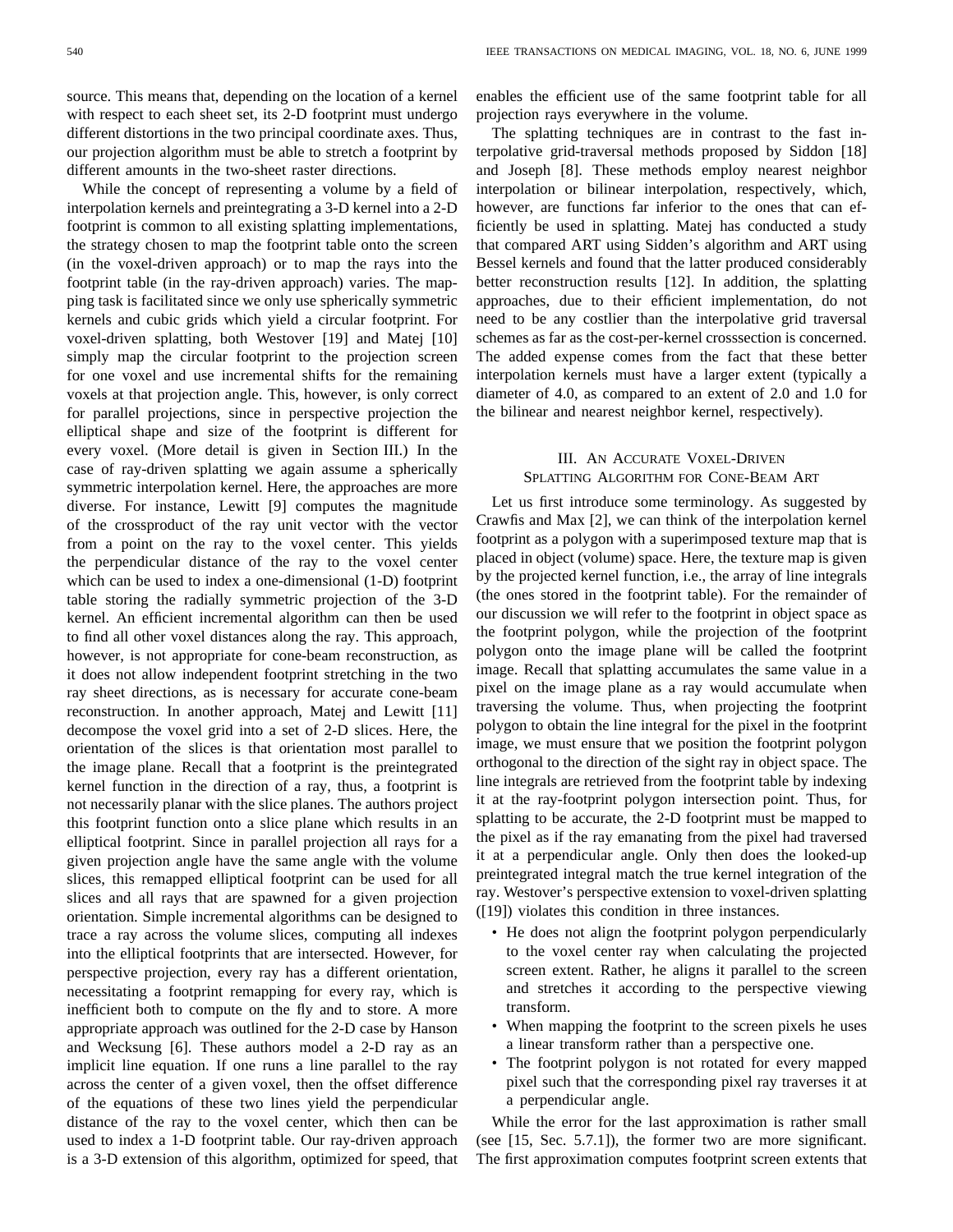

Fig. 1. Perspective voxel-driven splatting. First, the footprint polygon of voxel  $v_{y,z}$  is mapped onto the image plane, then the affected image pixels  $p_i \cdots p_{i+4}$  are mapped back onto the footprint table.

are smaller than the actual ones. For example, for a cone half angle of  $30^{\circ}$  and a  $128^3$  volume, the maximum error ratio between correct and approximate footprint extent is 1.15 and the maximum absolute difference between the two is 0.8 pixels (see [15, Sec. 5.7.2]). Here, the absolute error is again largest for those voxels that are located close to the view cone boundary. It causes the footprints of these voxels to cover less area on the projection plane than they really should. The second approximation has a similar effect. In that case, the mapping of the footprint table entries to the screen is slightly squashed. Again, voxels close to the view-cone boundary are most affected.

Consider now Fig. 1, where we illustrate a new and accurate solution for perspective voxel-driven splatting. For simplicity of drawing, we show the 2-D case only. Note that the coordinate system is fixed at the eye point. To splat a voxel  $v_{x,y,z}$  it is first rotated about the volume center such that the volume is aligned with the projection plane. Then, the footprint polygon is placed orthogonal to the vector, starting at the eye and going through the center of  $v_{x,y,z}$ . Note that this yields an accurate line integral only for the center ray, all other rays traverse the voxel kernel function at a slightly different orientation than that given by the placement of the 2-D (1-D in Fig. 1) footprint polygon in object space. Thus, the first error in Westover's approximation still survives. This error, however, can be shown to be less than 0.01 pixels, even for voxels close to the source.

The coefficients of the footprint polygon's plane equation are given by the normalized center ray (the *vector source*- $(v_{x,y,z})$ . From this equation we compute two orthogonal vectors  $u$  and  $w$  on the plane (only  $w$  is shown in Fig. 1). Here,  $u$  and  $w$  are chosen such that they project onto the two major axes of the image. Using  $u$  and  $w$ , we can compute the spatial  $x, y, z$  positions of the four footprint polygon vertices in object space (  $V_{\text{Right}}(v_{y,z})$  and  $V_{\text{Left}}(v_{y,z})$  in the 2-D case depicted in Fig. 1). These four vertices are perspectively projected onto the image plane. This yields the rectangular extent of the footprint image, aligned with the image axes  $\left(\text{Ext}_{\text{Right}}(v_{y,z})\right)$  and  $\text{Ext}_{\text{Left}}(v_{y,z})$  in the 2-D case). By expressing the intersections of the pixel rays with the footprint polygon in a parametric fashion, we can then set up an incremental scheme to relate the image pixels within the footprint image with the texture map entries of the footprint table.

The computational effort to map a footprint polygon onto the screen and to set up the incremental mapping of the pixels into the footprint table is quite large: Almost 100 multiplications, additions, and divisions and two square root operations are necessary. No incremental scheme can be used to accelerate the mapping of neighboring grid voxels. The high cost is amplified by the fact that the expensive mapping has to be done at  $O(N) = O(n^3)$ . Indeed, in our implementation, perspective projection was more than twice as expensive as parallel projection.

## IV. A FAST AND ACCURATE RAY-DRIVEN SPLATTING ALGORITHM FOR CONE-BEAM ART

We saw in the previous section that perspective voxeldriven splatting can be made accurate, however, the expense of perspective voxel-driven splatting seems prohibitive for use in cone-beam reconstruction. In this section, we take advantage of the fact that, in contrast to voxel-driven approaches, raydriven methods are generally not sensitive to the nonlinearity of the perspective viewing transform. It can thus be expected that ray-driven splatting is more advantageous to use in the perspective cone-beam situation. The new ray-driven approach is, in some respects, a 3-D extension to the 2-D algorithm sketched by Hanson and Wecksung [6] and will work both for constant-size kernels, as used in cone-beam SART, and variable-size kernels, as required for cone-beam ART.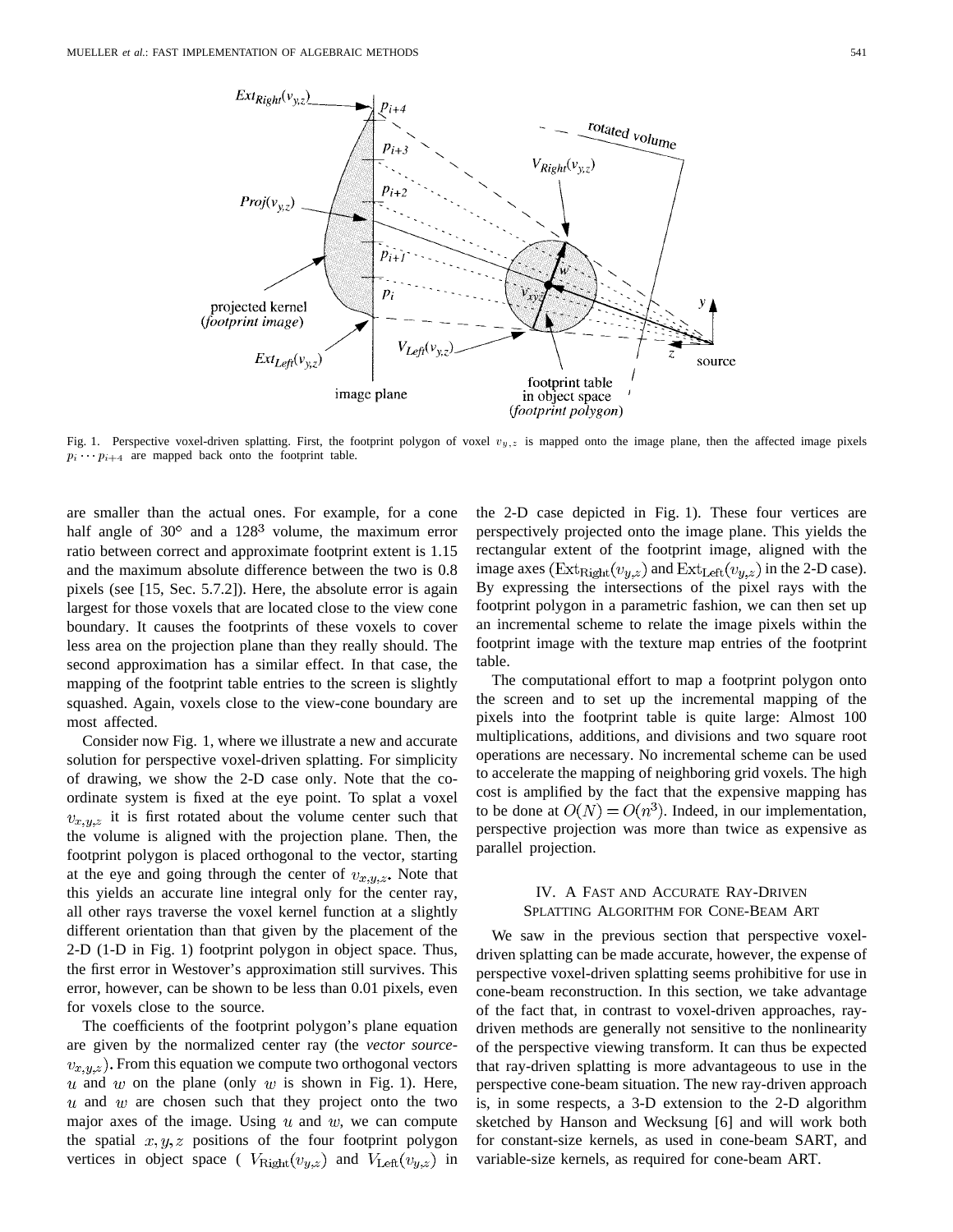

Fig. 2. Ray-driven splatting. (a) Determining the range of voxels within a given volume slice plane that are traversed by a ray originating at pixel  $p_i$ . (b) Computing the index  $\overline{dr}$  into the footprint table.

# *A. Ray-Driven Splatting with Constant-Size Interpolation Kernels*

In ray-driven splatting, voxel contributions no longer accumulate on the image plane for all pixels simultaneously. In contrast, each pixel accumulates its raysums separately, which makes also makes it more suitable for ART than voxel-driven splatting. Our algorithm proceeds as follows. The volume is divided into 2-D slices formed by the planes most parallel to the image plane. When a pixel ray is shot into the 3-D field of interpolation kernels, it stops at each slice and determines the range of voxel kernels within the slice that are traversed by the ray. This is shown in Fig. 2(a) for the 2-D case. The ray originating at pixel  $p_i$  pierces the volume slice located at  $x_s$  at  $y = y(i, z_s)$ . The voxel kernels within the slice  $z<sub>s</sub>$  that are intersected by the ray are given by the interval [Ceil( $y_{\text{Left}}(i, z_s)$ ), Floor( $y_{\text{Right}}(i, z_s)$ )]. We compute  $y_{\text{Right}}(i, z_s)$  as

$$
y_{\text{Right}}(i, z_s) = y(i, z_s) + \frac{\text{extent}_{\text{kernel}}}{\cos(\alpha)}\tag{2}
$$

where  $\alpha$  is the inclination of the ray. The computation for  $y_{\text{Left}}(i, z_s)$  is analogous. After determining the active voxel interval  $[y<sub>Left</sub>(i, z<sub>s</sub>), y<sub>Right</sub>(i, z<sub>s</sub>)]$ , we must compute the indexes into the voxel footprint table. This can be efficiently implemented by realizing that the index into the footprint table of a grid voxel v located at coordinates  $(y_v, z_v)$  is given by the distance  $d_r$  of the two parallel lines (planes in 3-D) that traverse  $v$ 's centerpoint and the slice intersection point of the ray at  $y(i, z_s)$ , respectively [see Fig. 2(b)]. One finds

$$
dr = a \cdot z_s + b \cdot y(i, z_s) - a \cdot z_s - b \cdot y_v
$$
  
= 
$$
(b \cdot (y(i, z_s) - y_v))
$$
 (3)

where  $\alpha$  and  $\dot{b}$  are the coefficients of the implicit line equation  $a \cdot x_s + b \cdot y(i, x_s) = 0$  of the ray and are also given by the components of the (normalized) ray vector. Maintaining the variables  $y_{\text{Left}}(i, z)$ ,  $y_{\text{Right}}(i, z)$  and dr along a ray can all be done using incremental additions.

For the 3-D case, we need to replace the linear ray by two planes. A 3-D ray is defined by the intersection of two orthogonal planes cutting through the voxel field. The normal for one plane is computed as the crossproduct of the ray and one of the image plane axis vectors. The normal of the second plane is computed as the crossproduct of the ray and the normal of the first plane. Thus, the two planes are orthogonal to each other and are also orthogonal to the voxel footprint polygons. Thus, the ray pierces the footprint polygon in a perpendicular fashion, as required. Intersecting the horizontal plane with a footprint polygon and using plane equations in the spirit of (3) results in the horizontal row index  $dr_{\text{row}}$  into the footprint table, while the intersection with the vertical plane yields the vertical column index  $dr_{\text{col}}$ . Using these two indexes, the value of the ray integral can be retrieved from the 2-D footprint table. Note that the two orthogonal directions of the indexes  $dr_{\text{col}}$  and  $dr_{\text{row}}$  on the footprint polygon plane allow us to implement the bidirectional footprint stretching required for the variable-size interpolation kernels in cone-beam ART.

There are now three nested loops. The most outer loop sets up a new ray to pierce the volume, the next inner loop advances the ray across the volume slice by slice and determines the set of voxels traversed per slice, and, finally, the most inner loop retrieves the voxel contributions from the footprint tables. For perspective projection, the plane equations have to be computed for every ray. This amounts to approximately 50 extra additions, multiplications, and divisions, and three square roots per pixel. The cost of advancing a ray across the volume and determining the footprint entries is comparable to the cost of rotating a kernel and splatting it onto the image plane in the orthographic voxel-driven approach. The ray-driven approach changes the splatting algorithm from voxel order to pixel order. Thus, the most outer loop is of  $O(n^2)$ . This has the advantage that the complexity of any extra work that has to be done for perspective projection (e.g., recomputing the two planes that define the ray in 3-D) is roughly one order of magnitude less than in voxel-driven splatting. Note also that ray-driven splatting does not introduce inaccuracies. As a matter of fact,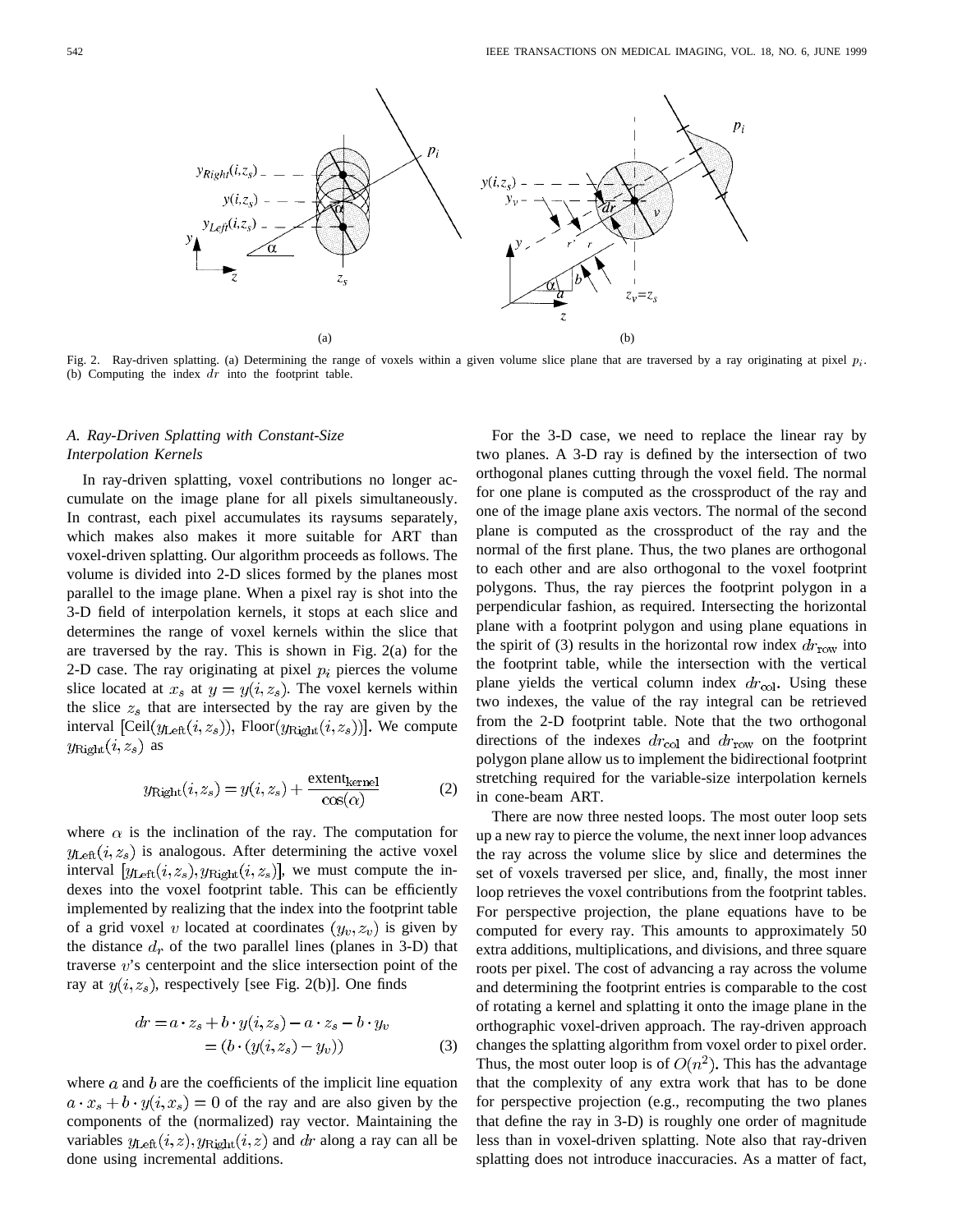

Fig. 3. Determining the local sampling rate of the arrangement of diverging rays. The arrangement of rays traverses the volume grid in two orthogonal sets of ray sheets (two horizontal sheets, i.e., the cutting planes  $cp_j$  and  $cp_{j+1}$ , are shown). Each 3-D ray is part of one sheet in each set and is defined by the intersection of these two sheets. Depending on the location of the kernel with respect to each sheet set, the 2-D kernel footprint must undergo different distortions in its two principal coordinate axes.

it prevents the indexing errors in the voxel-driven approach by design.

## *B. Ray-Driven Splatting with Variable-Size Interpolation Kernels*

We have proposed in [13] and mentioned in Section II that the aliasing artifacts caused by the diverging set of rays in cone beam can be eliminated by progressively increasing the interpolation-filter extent (and scaling the filter amplitude) as a linear function of ray depth. To make these concepts more clear, let us define an image coordinate system  $(u, w, r)$  with  $u$  and  $w$  being the orthogonal image vectors and  $r$  being the vector normal to the image plane (see Fig. 3). Typically,  $r$ connects the source with the center of the image plane. The amount of stretching and scaling of the voxel kernels depends on their location with respect to the image coordinate system. To determine the proper amount of kernel distortion we need to express the sampling rate  $\omega_r$  of the arrangement of rays in  $(x, y, z)$  coordinates. Once the function  $\omega_r$  is known, we can then determine the required interpolation filter width or magnitude at each location along a ray. It was shown in [13] that  $\omega_r$  is constant along curved rayfront isocontours and decreases linearly with the increasing distance of the isocontours from the source. This linear dependency on ray depth means that each voxel kernel must undergo a nonuniform distortion along a ray. However, since we use identical, preintegrated kernels in the form of 2-D footprint polygons, we cannot realize this nonuniform distortion function. Hence, as an approximation, we only estimate  $\omega_r$  at the location of each kernel center and distort the generic 2-D footprint. This approximation is justified in the Appendix.

Consider again Fig. 3. The coordinates of an image pixel can be expressed as  $p_{ij} = \text{image\_origin} + iu + jw$ . The grid of diverging rays is organized into horizontal and vertical sheets, or cutting planes, that intersect the image plane and are spaced by u and w. The ray grid sampling rate  $\omega_r$  is then a 2-D vector  $(\omega_{ru}, \omega_{rw})$  that is related to the local sheet spacings. Fig. 3 illustrates how  $\omega_{rw}$  is calculated. Here, we see the two horizontal cutting planes  $cp_j$  and  $cp_{j+1}$  embedding the rays  $r_{i,j}$  and  $r_{i,j+1}$ , respectively. To approximate  $T_w = 1/\omega_{rw}$ at the location  $(x_v, y_v, z_v)$  of the kernel center of voxel  $v_{x,y,z}$ , we measure the distance between  $cp_j$  and  $cp_{j+1}$  along the vector orthogonal to  $cp_i$  passing through  $(x_v, y_v, z_v)$ . This distance can be written as  $T_w = ax_v + by_v + cz_v + k$ where  $(a, b, c)$  is a linear function of the plane equations of  $cp<sub>i</sub>$  and  $cp<sub>i+1</sub>$  and can thus be updated incrementally for all intersected voxels along a ray. If we select the horizontal and vertical cutting planes such that the image plane vectors  $u$  and  $w$ , respectively, are embedded in them, then we can simply stretch the footprint polygon by a scale factor of amplitude  $T_w$  to achieve the proper lowpassing in the w direction of the ray grid. (Recall that, in foward projection, we also have to scale the kernel's amplitude by a factor  $1/T_w$ .) An analogous argument can be given for the vertical cutting planes and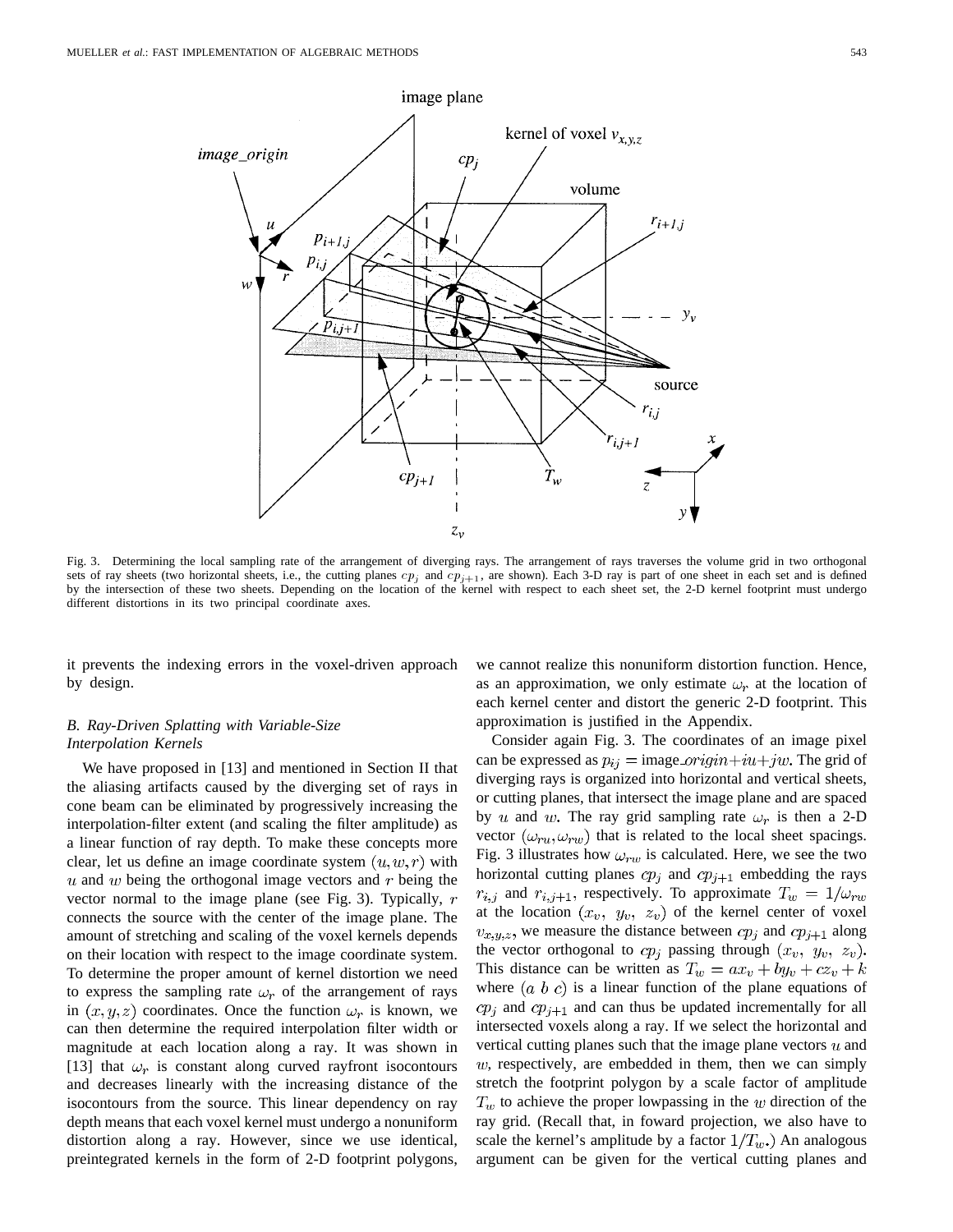

Fig. 4. Error for different schemes of measuring the ray grid sampling rate.

 $T_u = 1/\omega_{ru}$ . Also recall from [13] that we only stretch the footprint polygon if  $T_u > 1$  or  $T_w > 1$ . If, in forward projection,  $T_u \leq 1$  or  $T_w \leq 1$ , then the ray grid sampling rate in that direction is sufficient such that no aliasing can occur. However, in backprojection we do need to scale the amplitude of the kernel whenever  $T_u < 1$  or  $T_w < 1$ . Here, the scale factor is  $T_u$  or  $T_w$ , respectively. Note that in order to preserve the orthogonality of the two cutting planes, in the general case one cannot achieve that  $u$  lies in the horizontal cutting planes and, at the same time,  $w$  lies in the vertical planes. However, since we flip the main viewing direction as soon as the angle between the ray direction and the major viewing axis exceeds  $45^\circ$ , the angular deviation of the true orientation of the cutting plane and the correct orientation is small (less than  $5^{\circ}$ ).

The incremental scheme to compute the distance between two cutting planes requires about one addition per voxel in each slice. Since in a single-orbit reconstruction  $u$  lies in the  $x-z$  plane and  $w$  is aligned with the  $y$ -axis of the volume grid, a more efficient way is to measure the  $\omega_r$  vector for a ray  $r_{i,j}$  in the volume slice most parallel to the projection plane and use this  $\omega_r$  vector for all footprint polygons in this plane. This is shown for the 2-D case in Fig. 4. Here,  $T_{\text{corr}}$ is the distance measured by the scheme described first, while  $T_{\text{approx}}$  is the slice-based measurement. The error is given by  $T_{\text{corr}} \approx T_{\text{approx}} \cdot \cos \varphi_i$ . This means that the simpler method underestimates the grid sampling rate by some amount. In the case of  $\omega_{ru}$ , the maximum error occurs for voxels on the view-cone boundary. Here, for a cone half-angle  $\varphi_c = 30^{\circ}$ , the simpler method would choose a kernel that is about  $1/0.86 = 1.15$ -times larger than it needs to be and thus lead to a greater amount of lowpassing of voxel  $v_{x,y,z}$  in the  $u$  direction than is required. However, the fact that the factor  $\cos(\varphi)$  is rather small and approaches values close to 1.0 quickly as we move away from the view-cone boundary, makes this approximation a justifiable one. In the case of  $\omega_{ru}$ , which determines the kernel stretching factor in the  $x-z$  plane, the error can get a bit larger. Here, the rays can meet the volume slice plane most parallel to the viewing plane at an angle of up to  $45^\circ$ . Greater angles are avoided since we flip the major viewing direction as soon as an angle of  $45^\circ$  is exceeded, as was mentioned above. Thus, the error  $T_{\text{approx}}/T_{\text{corr}}$  when determining the kernel stretch factor for the  $u$  direction can grow up to  $1/\cos(45^{\circ}) = 1.41$ .

## V. CACHING SCHEMES FOR FASTER EXECUTION OF ART AND SART

In the previous section, we discussed a ray-driven projection algorithm that minimizes the number of necessary calculations per projection by utilizing fast incremental ray traversal schemes. In this section we will investigate to what extent previously computed results can be reused, i.e., stored or cached, so the number of redundant calculations can be minimized.

Caching can be performed at various scales, with the largest scale being iteration based, in which all weights are precomputed and stored on disk. The number of weights to be stored can be estimated as follows. If we only consider voxels in the spherical reconstruction region, then the total number of relevant voxels  $N \approx 0.5n^3$ . With a square footprint extent of 4.0, the average number of rays traversing a footprint polygon is 16. Thus, the number of relevant weights per projection is  $8n<sup>3</sup>$ . For a number of projections  $S = 80$  and a voxel grid of  $128<sup>3</sup>$  voxels, the total number of relevant weight factors is then about 1.3 trillion floating point values and 5.3 GB of actual data. This is clearly too much to hold in RAM. On the other hand, if we just held the coefficients for one projection at a time, we would need 67 MB of RAM. This is in addition to the volume data and other data structures, but is feasible with today's workstations. However, then we would have to load a 67-MB file for every new projection that we work on. It is likely that the disk transfer time exceeds the savings in that case. In addition, the memory demands grow dramatically for larger volumes, since the number of weights to store is eight times the number of voxels.

Since caching on both the iteration and the image level is not practical, one may exploit caching on the ray level. ART is an easy candidate for this form of caching since a pixel projection is immediately followed by a pixel backprojection. So one can just cache the weight factors calculated in the projection step for the backprojection step and speedups of close to 2.0 can be realistically expected, with only little memory overhead.

For SART, two special problems need to be addressed. One has to do with the use of a ray-driven projection algorithm, while the other deals with caching. While ART was easy to pair with a ray-driven projection algorithm since it is itself ray-driven, the backprojection step of SART is inherently voxel based and requires some adaption in order to limit memory requirements. In a brute-force implementation, a backprojection would require two additional volumes, one to store the weight accumulation and one to store the correction accumulation per voxel (see [13, eq. (4)]). Only after all backprojection rays have been traced can the correction buffer of each voxel be divided by the weight buffer to form the voxel correction value. Thus, we need extra memory to hold  $2n<sup>3</sup>$  floating point values. We can reduce this amount by an order of magnitude to  $2n^2$  by tracing all rays simultaneously in form of a ray front. Since the projection algorithm is slicebased, i.e., it considers all voxels in one volume slice before it moves to the next, we can step the entire ray front from one slice to the next, buffering and updating only the voxels within the active volume slice.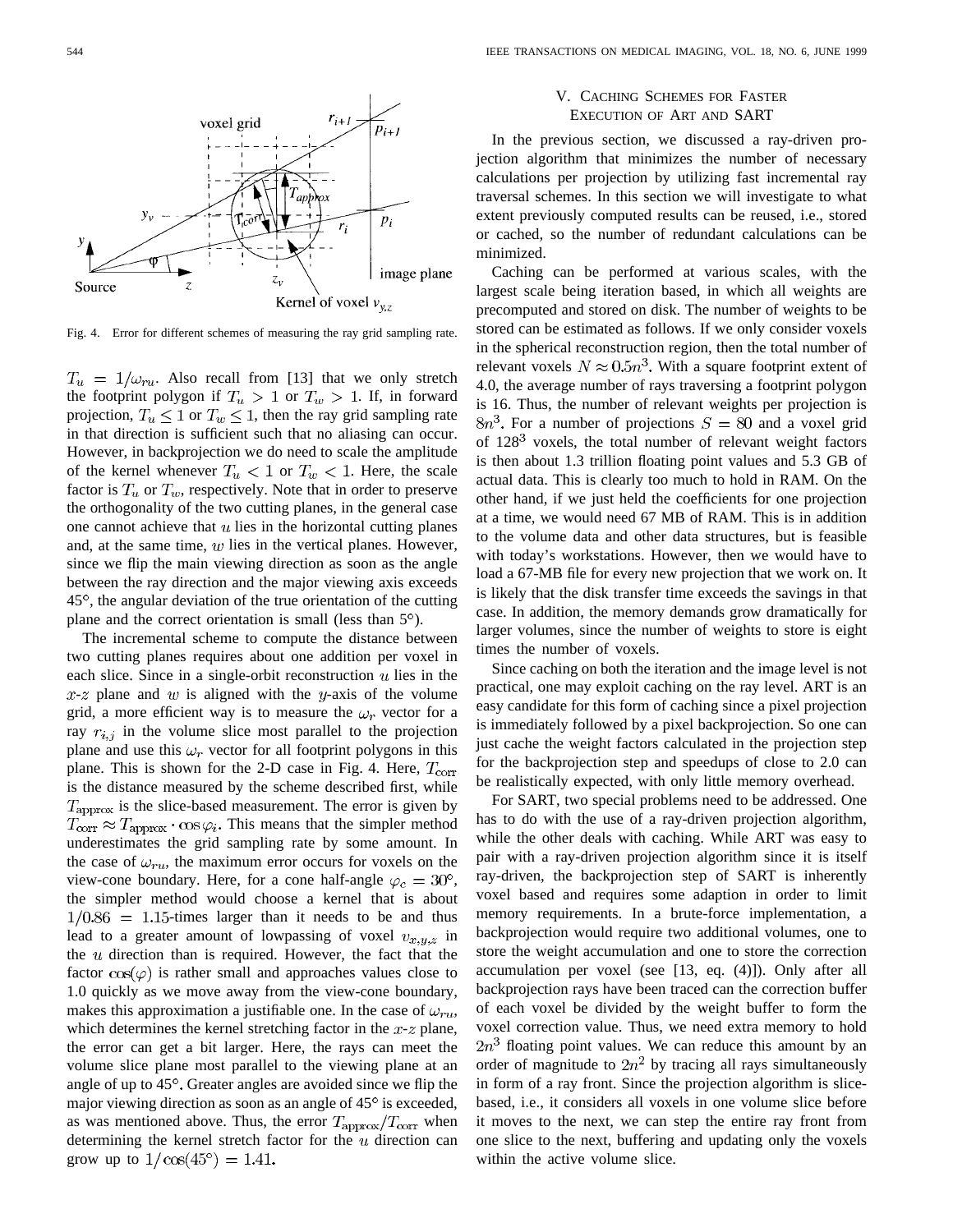

Fig. 5. Caching in SART (illustrated for the 2-D case). A partial kernel set of the volume is shown. The ray  $r_p$  is the current projection ray. Kernels on its path that are not currently in slab<sub>p</sub> are added to slab<sub>p</sub>. Once kernels have been entered into slab<sub>p</sub>, their computed weights are cached. After the ray has been cast, all kernels in slab<sub>p</sub> that have just been fully projected are transferred to slab<sub>b</sub>, along with their cached weight factors. Ray  $r_b$  is the current backprojection ray. All kernels within its path are present in slabb and are backprojected along ray  $r<sub>b</sub>$ . The voxel weight and correction accumulation buffers are updated in this process. All voxels that have been fully backprojected are then updated by their accumulated correction value and removed from  $slab<sub>b</sub>$ . In 3-D, the rays become plane sheets (compare Fig. 3).

In SART, the caching of weights computed during projection is also more difficult, since first an entire image must be projected before the grid corrections can be backprojected. Thus, at first glance we may only be able to use caching at an image level. This would require us to allocate memory space for  $8n^3$  floating point weights, e.g.,  $32n^3$  bytes, which is in addition to other memory requirements. While for  $n =$ 128 this may be feasible for an average workstation (the required memory is then 67 MB), for  $n = 256$  the memory requirements would be a hefty 536 MB, which may not be readily available in most workstations. Thus, in real world applications, caching on the image level is not feasible, at least with today's workstations, and one must design a caching scheme at a finer granularity.

For this purpose, we designed a scheme that keeps two active slabs, composed of sheets of voxel cross sections. These voxel cross sections are formed by intersecting the voxel kernels by consecutive horizontal cutting planes (recall Fig. 3). In this scheme, illustrated in Fig. 5, one active slab,  $slab<sub>p</sub>$ , is composed of voxels that are currently projected, while the other,  $slab<sub>b</sub>$ , is composed of currently backprojected voxels. Here, a slab voxel is a data structure with a weight array and an accumulation buffer for weight and correction sums, to be used during backprojection. Slab slab<sub>b</sub> is always trailing slab<sub>p</sub>. At first, slab<sub>p</sub> caches the weights computed in the projection step. Then, as slab<sub>p</sub> moves upward in the volume, voxels on the bottom of  $slab_p$  have eventually been completely projected and can be removed from slab<sub>p</sub> and added to slab<sub>b</sub> (along with all cached weights). A linked list can be used to facilitate the passing of the data. Once all voxels that a ray can traverse have been transferred to slab<sub>b</sub>, the ray updates the accumulation buffers of the affected slab<sub>b</sub> voxels, using the cached weight factors and its correction value. As  $slab_b$  moves upward as well, voxels at the bottom of  $slab<sub>b</sub>$  can eventually be updated by the accumulated correction buffer term and removed from slab<sub>b</sub>.

Let us now compute the memory requirements. The width of a slab is about four sheets, and a voxel kernel with an extent of 4.0 is traversed by about 16 rays. Thus, the data structure of a slab voxel consists of an array of 16 weight factors in addition to two accumulation buffers. Thus, the memory complexity for the two slab buffers is roughly  $4(18+18)n^2 = 144n^2$ . This includes the memory for the correction and accumulation buffers of slab $_b$ . Thus we would require approximately 10 M of memory for a  $128<sup>3</sup>$  volume. Note that this caching scheme goes well with the variable-size voxel kernels, since here the slab width is constant for all voxels with  $T_u > 1$  and  $T_w > 1$ .

### VI. RESULTS

Table I lists the run times of the various ART and SART incarnations that were discussed in the previous sections. The run times were obtained on an SGI Indigo<sup>2</sup> workstation and refer to a reconstruction based on 80 projections with a cone angle of  $40^\circ$ .

Let us first look at the SART correction algorithm. We observe in Table I that for parallel-beam reconstruction with SART the voxel-driven approach is about 33% faster than the ray-driven approach. Hence, it is more advantageous in the parallel-beam case to perform the grid projection in object order (i.e., to map the footprint polygons onto the screen) than to perform the projection in image order (i.e., traverse the array of footprint polygons by the pixel rays). The computational savings in the voxel-driven algorithm for parallel-beam projection come from the fact that here the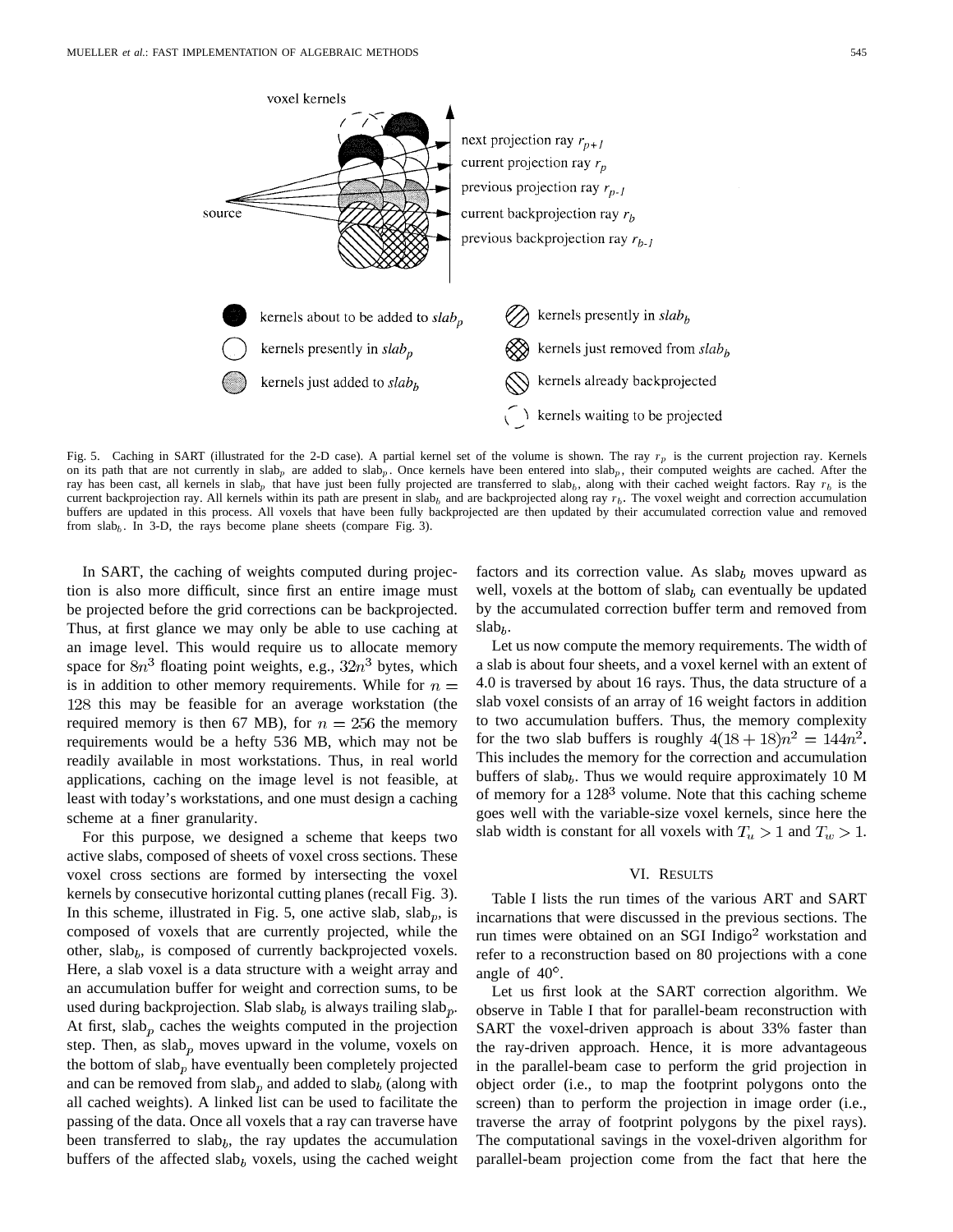#### TABLE I

RUN-TIMES FOR SART, USING BOTH VOXEL-DRIVEN AND RAY-DRIVEN SPLATTING, AND FOR ART USING RAY-DRIVEN SPLATTING (VOXEL-DRIVEN SPLATTING IS NOT APPLICABLE FOR ART). THE EFFECT OF CACHING AND VARIABLE-SIZE INTERPOLATION KERNELS ON THE RUN TIME IS ALSO SHOWN.  $(T_{corr}$ : TIME FOR ONE GRID CORRECTION STEP, CONSISTING OF ONE PROJECTION AND ONE BACKPROJECTION,  $T_{iter}$ : TIME FOR ONE ITERATION (ASSUMING 80 PROJECTION IMAGES AND A CONE ANGLE OF  $40^{\circ}$ )  $T_{3\text{iter}}$ : TIME FOR THREE ITERATIONS, THE MINIMUM TIME TO OBTAIN A RECONSTRUCTION OF GOOD QUALITY [13]. TIMINGS WERE OBTAINED ON A SGI IRIS INDIGO 2 WITH A 200-MHz RS4000 CPU)

| Method      | beam     | splatting<br>method | cache                    | var-size<br>kernel | $T_{corr}$ (sec) | $T_{iter}$ (hrs) | $T_{3iter}$ (hrs) |
|-------------|----------|---------------------|--------------------------|--------------------|------------------|------------------|-------------------|
| <b>SART</b> | parallel | voxel               | -                        |                    | 35.3             | 0.78             | 2.35              |
| <b>SART</b> | parallel | ray                 |                          |                    | 47.1             | 1.04             | 3.14              |
| SART        | cone     | voxel               |                          |                    | 144.9            | 3.22             | 9.66              |
| SART        | cone     | ray                 | -                        |                    | 60.9             | 1.35             | 4.05              |
| <b>SART</b> | cone     | ray                 |                          | ✓                  | 73.2             | 1.63             | 4.89              |
| <b>SART</b> | cone     | ray                 | ✓                        |                    | 43.6             | 0.97             | 2.90              |
| <b>SART</b> | cone     | ray                 | ✓                        | ✓                  | 52.4             | 1.16             | 3.49              |
| <b>ART</b>  | cone     | ray                 | $\overline{\phantom{a}}$ |                    | 54.2             | 1.20             | 3.60              |
| ART         | cone     | ray                 | -                        | ✓                  | 68.2             | 1.51             | 4.53              |
| <b>ART</b>  | cone     | ray                 | ✓                        |                    | 30.3             | 0.67             | 2.01              |
| ART         | cone     | ray                 | ✓                        | ✓                  | 38.1             | 0.85             | 2.55              |

footprint-screen mapping is much simpler than the mapping described in Section III, since the perspective distortion does not have to be incorporated. In cone-beam reconstruction, on the other hand, the situation is reversed in favor of the ray-driven projector. Here, the speedup for using the raydriven projector over the voxel-driven projector in SART is about 2.4. Thus, since the use of the image-based voxel-driven splatting algorithm is not practical for ART, we conclude that cone-beam reconstruction should always be performed with ray-driven projectors.

Now let us investigate the computational differences of ART and SART and the effects of caching and variable-size splatting kernels on run time. Comparing the costs for SART and ART, we notice that uncached SART is about 12% slower than uncached ART. This is due to the extra computations required for weighting the corrections before a voxel update and due to the overhead for managing the additional data structures. The timings also indicate that the use of a depth-dependent kernel size incurs about a 25% time penalty for ART and 20% for SART. In terms of the benefits of caching, we notice that the straightforward caching for ART speeds reconstruction by a factor of 1.78. Stated in another way, cached ART reduces the time for a projection/backprojection operation to the timeequivalent of 1.12 projections. The more involved caching for SART, on the other hand, achieves a speedup of 1.4. Caching in conjunction with the variable-size kernels produces similar improvements. Since the reconstruction results for SART, using constant-sized kernels, and ART, using variable-size kernels, are similar [13], it makes sense to compare these two methods as well. In this respect, ART, with variablesize kernels and easy-to-implement caching, is about 1.5 as fast as uncached SART. However, if SART is enhanced with

elaborate caching schemes, this speed advantage shrinks to a factor of 1.15.

#### VII. CONCLUSIONS

The prime motivation of the work presented here was to devise techniques that make algebraic methods more efficient for routine clinical use, while not compromising their accuracy. In particular, the fact that algebraic methods have been shown to be capable of producing comparable reconstructions and, in some settings, even better reconstructions than FBP makes this effort all worthwhile.

Since the projection algorithm represents the main source of ART computations, we first focused on this portion of the ART algorithm. We started by describing a new cone-beam extension to Westover's voxel-driven parallel-beam splatting algorithm [19]. This new extension removes almost all inaccuracies of previously outlined extensions of that sort. Then we analyzed existing ray-driven projectors in terms of their suitability for perspective cone-beam reconstruction. It was found that, generally, a ray-driven algorithm is far more suited for the perspective cone-beam projection case than a voxeldriven splatting algorithm. However, it was also found that for parallel-beam reconstruction with SART, the voxel-driven splatting algorithm is faster. In the quest for an efficient raydriven algorithm for perspective 3-D projection we observed that most of the existing ray-driven algorithms were not applicable for the special needs of cone-beam reconstruction. We hence extended a conceptually existing 2-D ray-driven splatting algorithm into 3-D and optimized it for speed and accuracy. We also described how this algorithm is best used in conjunction with the depth-dependent interpolation kernels necessary for cone-beam ART.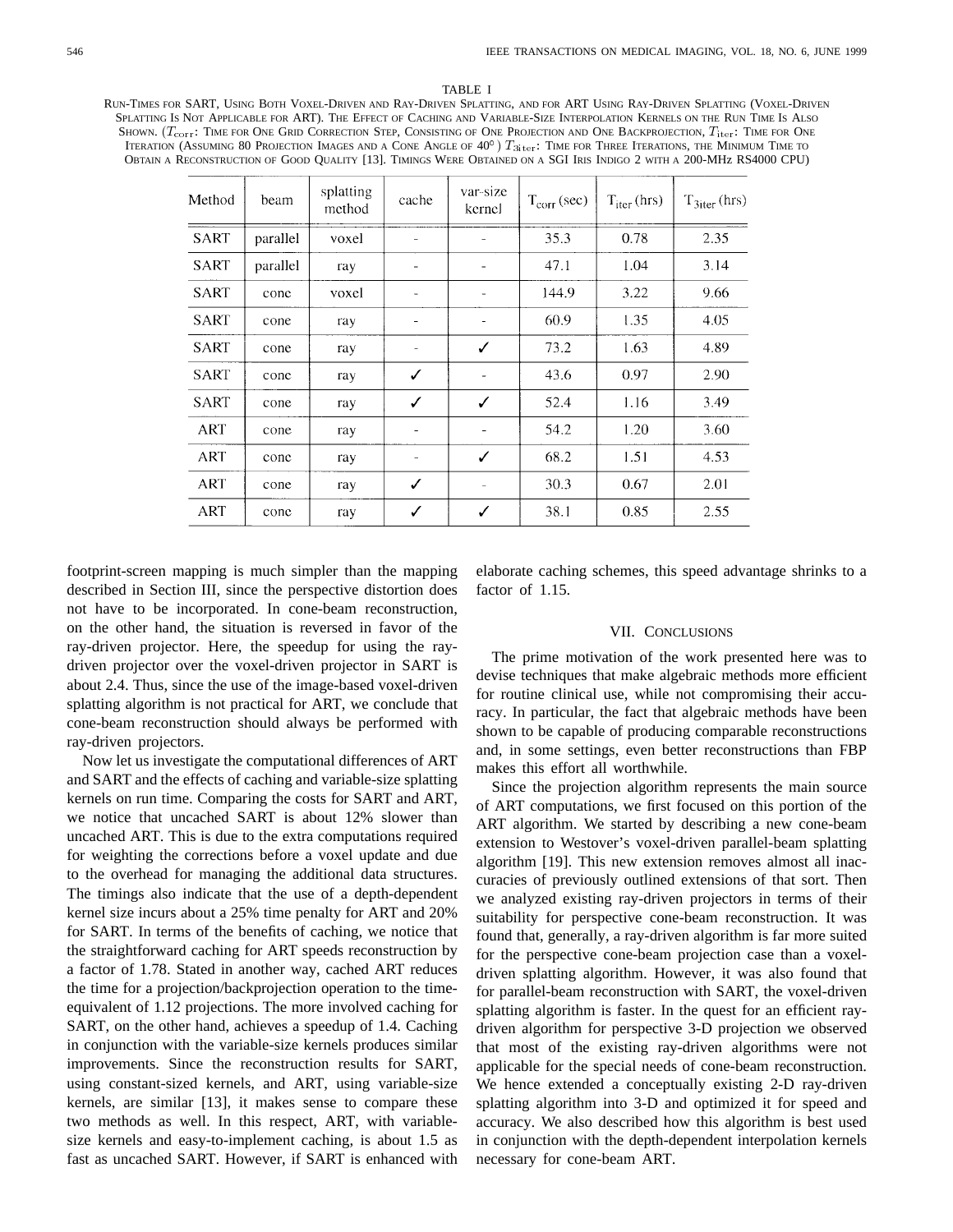However, a fast projection algorithm is not enough. We must also reduce the actual complexity of the overall projection–backprojection framework. This can be achieved by designing schemes that memorize or cache weight calculations, performed during projections, for their reuse in subsequent backprojections. Since it proves prohibitive with regard to today's memory cost to perform caching on an iteration-level or image-level, we devised an easy-to-implement ray-based caching scheme for ART and a more elaborate ray sheetbased caching scheme for SART. The latter is more involved since in SART a voxel must first be fully projected before a correction/backprojection can be performed on it. Using these concepts, experiments revealed that caching allows ART to reduce the cost for a projection/backprojection operation to the time equivalent of 1.12 projections, while SART has a more moderate speedup, as was to be expected, due to the more complicated caching mechanism.

The projection methods outlined in this paper for cubic grids also fully extend to the dodecahedral or body-centered grids that were proposed by Matej and Lewitt [11]. (These grids were shown to reduce the number of voxels to be processed by about 30%.) Since the dodecahedral grids are really just a stack of interleaved square grids, the incremental grid traversal algorithms have to be modified only slightly.

While this paper focused mostly on fast implementations of ART-type methods in the context of 3-D cone-beam reconstruction, it should be noted that different parts of the material presented are also relevant for parallel-beam and fan-beam reconstruction. For instance, the caching schemes that were described in Section V can be applied for all beam configurations, while the ray-driven algorithms are also preferable in the fan-beam setting. However, as was mentioned before, for parallel-beam projection the ray-driven algorithms are generally slower (by about 20%), due to the extra overhead for setting up the rays.

With memory costs decreasing at a fast rate, it may be possible to use image-based caching in the near future, even for large reconstruction volumes. However, at the present time it seems infeasible to do so, which hampers the efficiency of SART. In addition, with disk-to-memory bandwidths increasing, it may be possible to load precomputed weights faster from disk than they can be computed on the fly for every projection. However, as CPU speeds are also increasing at greater rates than the memory speeds, today's imbalances may very well still exist for many years to come.

#### **APPENDIX**

STRETCHING OF THE 3-D INTERPOLATION KERNEL VERSUS STRETCHING THE 2-D FOOTPRINT

We have shown in [13] that in cone-beam reconstruction the 3-D interpolation kernel of voxels beyond a certain distance z from the source must be stretched above its normal size. To be specific, the stretching must occur according to the function  $z/z_c$ , where  $z_c$  is the distance at which the sampling rate of the volume grid just equals the sampling rate of the ensemble of rays. This means that we must stretch the interpolation



Fig. 6. (a) Stretching the interpolation kernel at  $z = z<sub>v</sub>$  according to the perspective stretching function  $z/z_c$  which has the form of a trapezoid. (b) Stretching the kernel by the function  $z_v/z_c$ , which is a box.

kernel function according to a ramp function of slope  $1/z_c$ [see Fig. 6a].

But how is this done in practice? The relative kernel distortion varies depending on the kernel's  $z$  coordinate. Simply preintegrating the distorted kernel for one kernel center location  $z = z<sub>1</sub>$  and then scaling this footprint for another kernel at  $z = z_2, z_2 \neq z_1$ , based on the ratio  $z_2/z_1$ , does not yield the correct footprint of a distorted kernel at that location. If we wanted to use preintegrated footprints that bear the correct kernel distortion, we would have to use a different footprint for each kernel center  $z$  location. This is obviously impractical. However, we realize that in most cases  $z_c \gg 2 \cdot kernExt$ . For instance, for a  $128<sup>3</sup>$  volume, a  $128<sup>2</sup>$  projection image, and a 60 $\degree$  cone angle, the factor 2 $\cdot$  kern Ext/z<sub>c</sub> is about 0.03 volume units. Thus, we may stretch the kernels by a box instead of a trapezoid [see Fig. 6(b)] without committing much of an error (i.e., the error is 0.015 volume units). This minimal error enables us to use the generic footprint polygons, scaled up in the  $x$ - and  $y$  direction, depending on their location along  $z$ .

#### ACKNOWLEDGMENT

The authors would like to thank the anonymous reviewers for their careful reading of the manuscripts and their suggestions.

#### **REFERENCES**

- [1] A. H. Andersen and A. C. Kak, "Simultaneous algebraic reconstruction technique (SART): A superior implementation of the ART algorithm," *Ultrason. Imag.* vol. 6, pp. 81–94, 1984.
- [2] R. Crawfis and N. Max, "Texture splats for 3D scalar and vector field visualization," *Visualization'93*, 1993, pp. 261–266.
- [3] L. A. Feldkamp, L. C. Davis, and J. W. Kress, "Practical cone beam algorithm," *J. Opt. Soc. Amer.*, 1984, pp. 612–619.
- [4] R. Gordon, R. Bender, and G. T. Herman, "Algebraic reconstruction techniques (ART) for three-dimensional electron microscopy and X-ray photography," *J. Theoretical Biol.*, vol. 29, pp. 471–481, 1970.
- [5] H. Guan and R. Gordon, "Computed tomography using algebraic reconstruction techniques (ART's) with different projection access schemes: A comparison study under practical situations," *Phys. Med. Biol.*, no. 41, pp. 1727–1743, 1996.
- [6] K. M. Hanson and G. W. Wecksung, "Local basis-function approach to computed tomography," *Appl. Opt.*, vol. 24, no. 23, 1985.
- [7] G. T. Herman and L. B. Meyer, "Algebraic reconstruction can be made computationally efficient," *IEEE Trans. Med. Imag*., vol. 12, pp. 600–609, June, 1993.
- [8] P. M. Joseph, "An improved algorithm for reprojecting rays through pixel images," *IEEE Trans. Med. Imag.*, vol. 1, pp. 193–196, June, 1982.